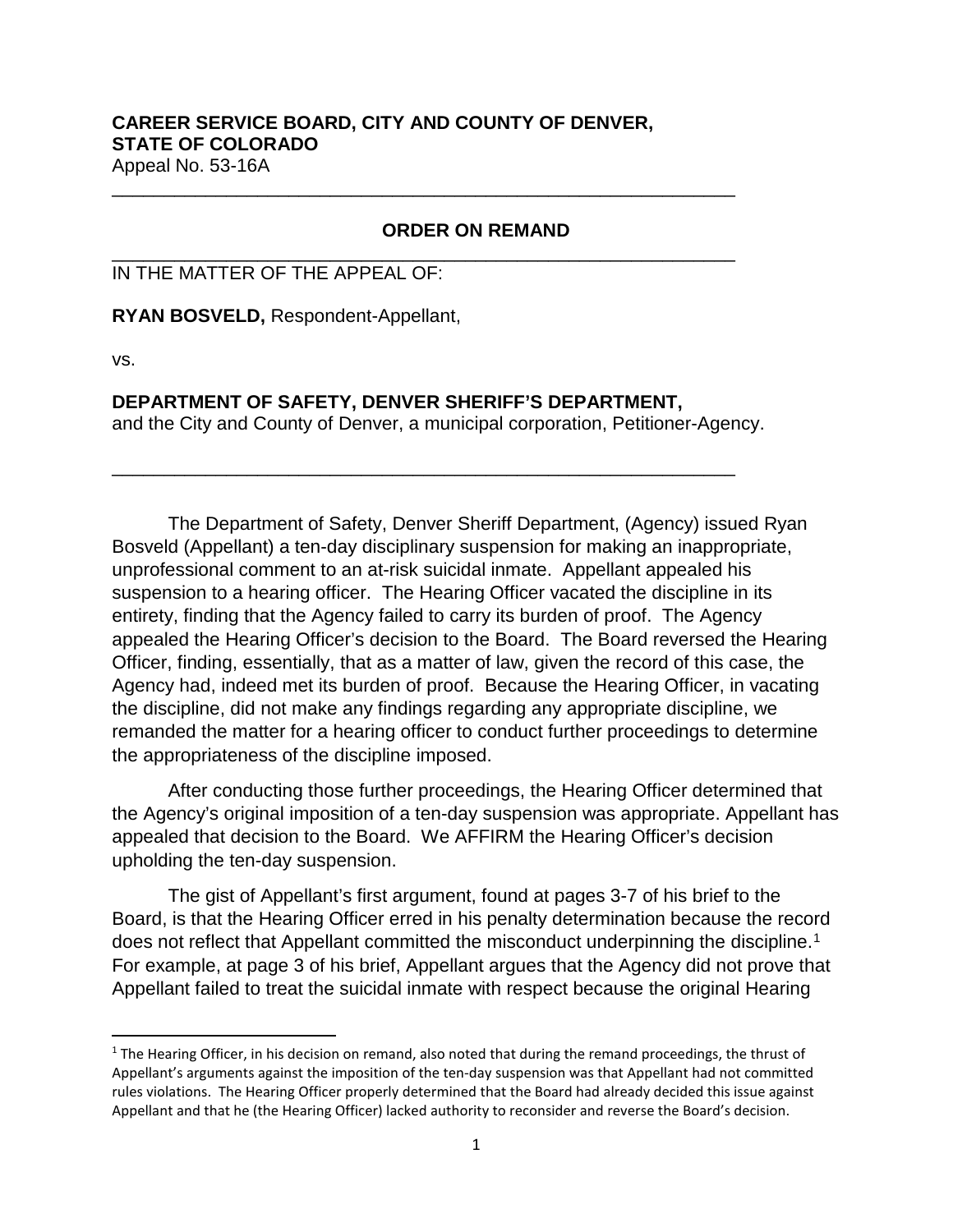Officer determined that the Agency failed to prove that Appellant told the suicidal inmate to "just die." But this Board has already determined that the Agency had met its burden of proof and that, as a result, Appellant did make the comment to the inmate and that he did commit violations of Career Service Rules and Agency internal rules.

Appellant next argues at page 7 of his brief, that the Hearing Officer erred in his determination of the appropriateness of the imposed discipline because he failed to consider "all the facts." In support of this argument, Appellant cites to an explanatory portion of the Agency's disciplinary Matrix. But under Career Service Rules existing both at the time the discipline was originally imposed and the time the appeal hearing took place, the Hearing Officer was not bound by the Matrix. Rather, the Hearing Officer was bound to determine whether the discipline imposed by the Agency was consistent with Career Service Rules. The Hearing Officer did, in fact, conduct a thorough analysis of Career Service Rules and appropriately applied those rules to the case in deciding the appropriateness of the ten-day suspension.

In any event, the portion of the Matrix cited by Appellant is plainly intended to apply only to the Agency's disciplinarian when determining what penalty the Agency will impose in the first instance for the alleged acts of misconduct. The Matrix provision cited by the Appellant is not directed to the Hearing Officer and does not bind or constrict the Hearing Officer's decision-making process.[2](#page-1-0)

At page 10 of his brief, Appellant claims that the Hearing Officer erred in finding that the Appellant's misconduct exposed the City to potential legal or financial liability. Appellant, crouched this argument in terms aggravation under the Matrix.<sup>3</sup> But the Agency did not impose an aggravated penalty, rather, the Agency imposed a presumptive Matrix Category D penalty. Regardless, we believe the record supports the Hearing Officer's conclusion that the Agency had presented sufficient evidence to support a finding that Appellant's misconduct amounted to conduct which exposed the city to potential liability. The Agency was not required to prove that a lawsuit was actually filed or threatened to prove that misconduct could have potentially resulted in legal or financial liability.

In sum, we find that the Hearing Officer's conclusions are well supported by record evidence and consistent with Career Service Rules. We also find that the Appellant has failed to articulate any valid reason for overturning or modifying the Hearing Officer's decision.

For these reasons, the Hearing Officer's decision to re-instate the ten-day suspension against Appellant is AFFIRMED.

<span id="page-1-0"></span> $2$  This section of Appellant's argument goes on to claim that the video evidence in the record does not prove that Appellant made the "just die" comment to the inmate. As has been noted above, however, we have already ruled against Appellant on this point and neither the remand proceeding nor this appeal are appropriate vehicles for contesting this Board's prior decision.

<span id="page-1-1"></span> $3$  Appellant's brief, page 10, 4<sup>th</sup> and 6<sup>th</sup> lines from the bottom.